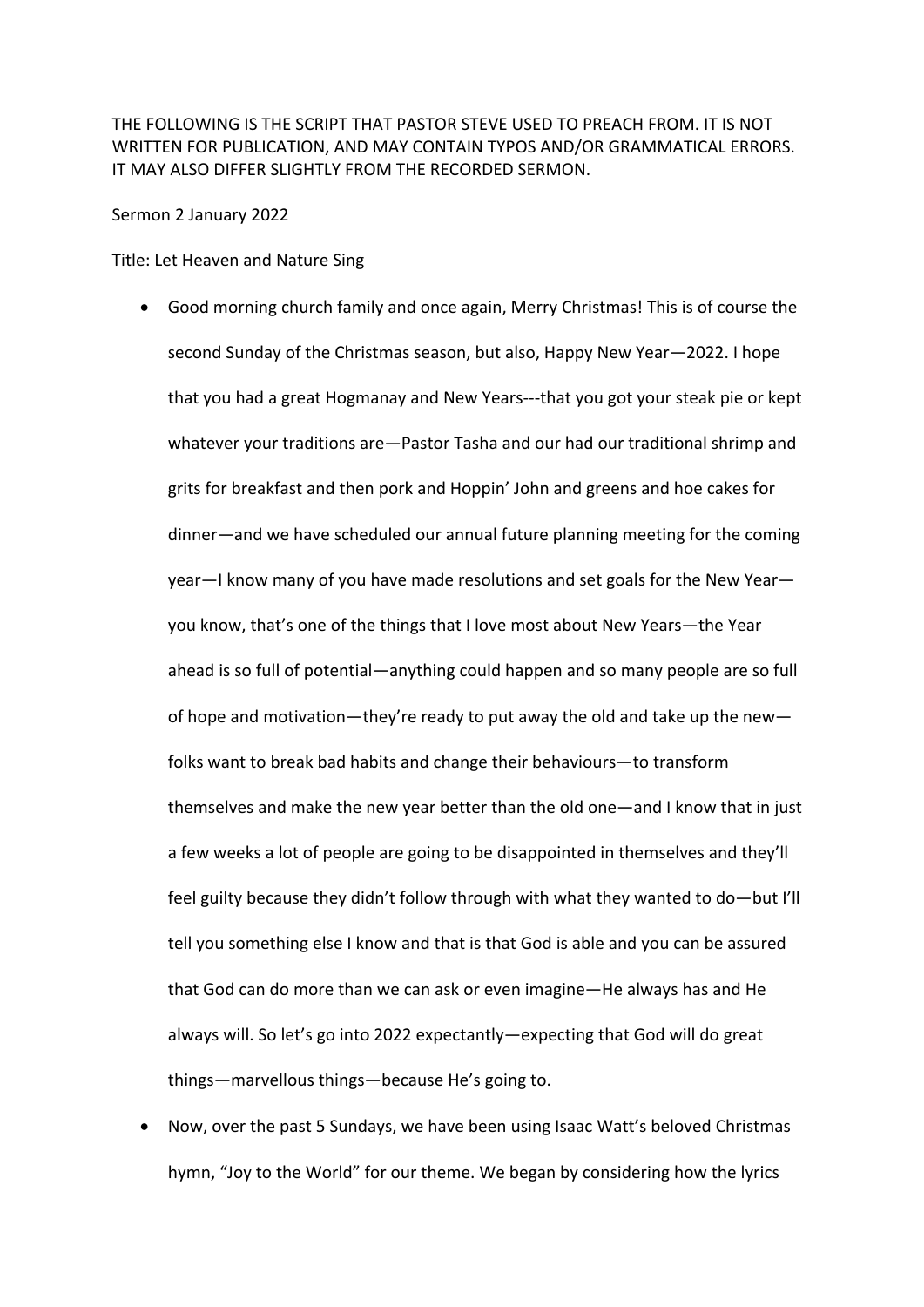"Joy to the World, the Lord is come," remind us of the way that Jesus DID come—to Bethlehem and Nazareth and Galilee—the way he came to a very specific place and time in history—but then "the Lord IS come" also reminds us of the way that He IS here today—in the hearts and lives of his people, in his church ---but those words also reminded us of the way that He IS coming, in the future, and so we await a Kingdom that will be and look forward to his coming again as we work to prepare the way.

- On Gaudete Sunday, the third Sunday in Advent, "Let Earth Receive Her King" was our theme and we considered the joy that comes from receiving the gift that God has provided in Christ and how we are not to over-analyse and impose our own standards upon our situations—how we are called to be expectors and not inspectors—to live in hope-- expecting God to act and to provide for us
- The next week we learned about the way that John the Baptist prepared the way for Jesus, and we heard the instructions that he gave those who came to be baptised by him—instructions that are just as relevant for us today—instructions to "clean up and do the work that needs to be done"—to not only repent and be forgiven but also to bear fruit worthy of repentance. "Let Every Heart Prepare Him Room" was our title that week.
- And then last week we skipped ahead to the second verse of Joy to the world, the one that begins with this line: Joy to the World, the Saviour reigns. And we saw how very different the reign of Jesus was from that of Caesar, even though he was called Lord and Saviour. We learned that the Emperors Augustus and Tiberius had made it a crime to predict their deaths, the end of their reigns, but that the sign the angels gave to the shepherds did precisely that, foreshadowed Jesus' crucifixion and death,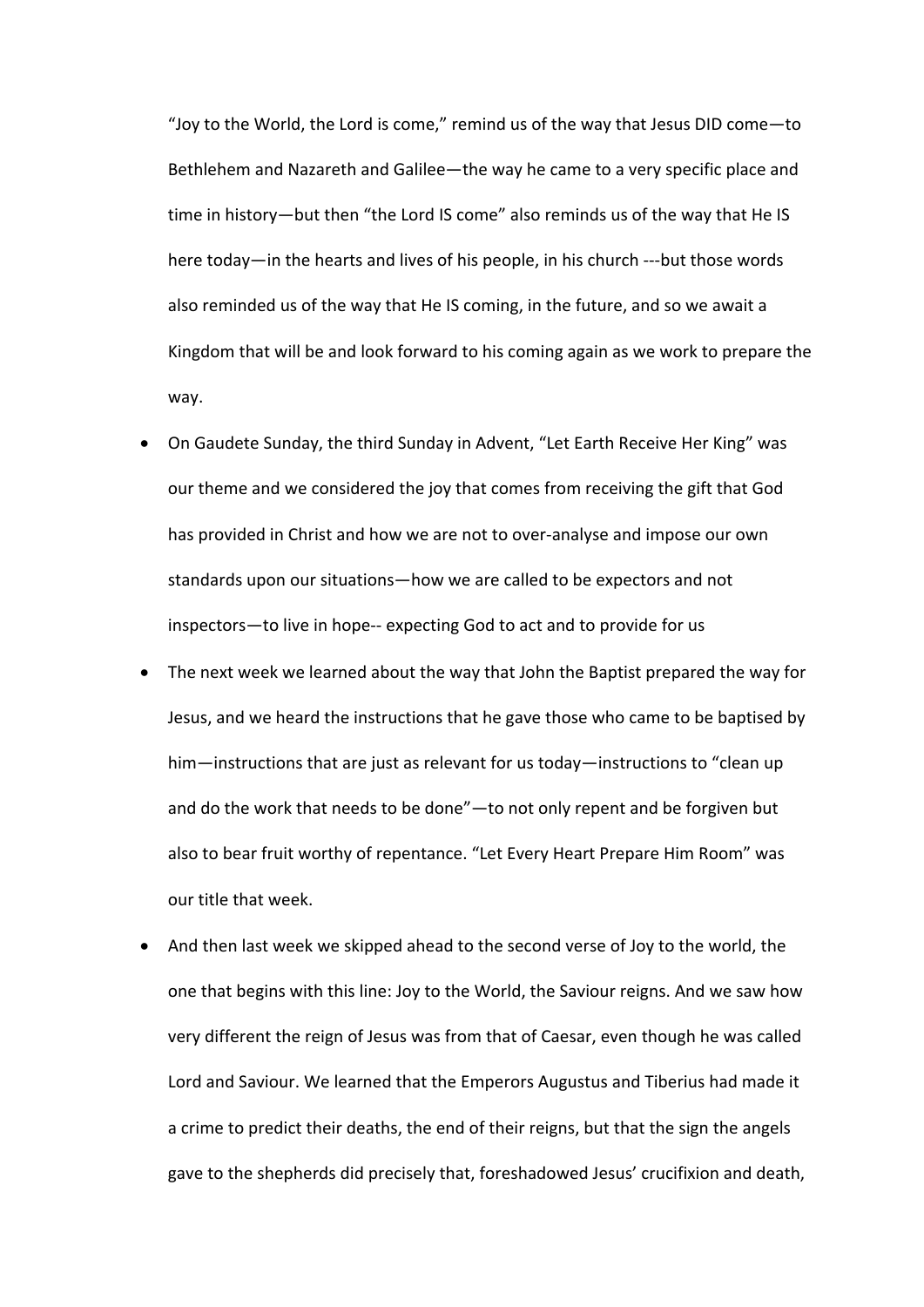but that unlike those earthly rulers, Jesus' reign was just beginning when he rose from the dead by the power of the Holy Spirit.

- Now this morning we are going back to the first verse of "Joy to the World," and we've covered all of the lines except one, the last one—the song says "Joy to the World, the Lord is come, let earth receive her King, let every heart prepare Him room, and Heaven and nature sing—and we sing that 3 times—so let's replace that and with the "let" that's implied, and so Isaac Watts says here, "Let Heaven and Nature Sing."
- We mentioned during our first sermon in this series that Watts had based "Joy to the World" on a few passages of scripture—and the scripture that it draws most clearly from is Psalm 98. And as you probably noticed as Pastor Tasha read it for us this morning, letting heaven and nature sing is one of the things that Psalm 98 is all about.
- Beginning in the middle stanza, verse 4, the psalmist declares "Make a joyful noise to the Lord, all the earth"—and I know that for many of us, myself included, a joyful noise is about the best we can do—well maybe it's noise but at least it's joyful—the psalmist says it again in verse 6—make a joyful noise before the King, the Lord—isn't that a good reminder of what we're doing when we worship? We're not simply being entertained, we're not just after some emotional or even spiritual experience, although we may find that we do most certainly get something out of worshipping but that experience is not the primary goal of the activity of worship—when we break forth into glorious song and sing praises, as the psalmist says in verse 4, and as the psalmist goes on, when we sing praises to the Lord with the lyre—that's L-Y-R-E not L-I-A-R--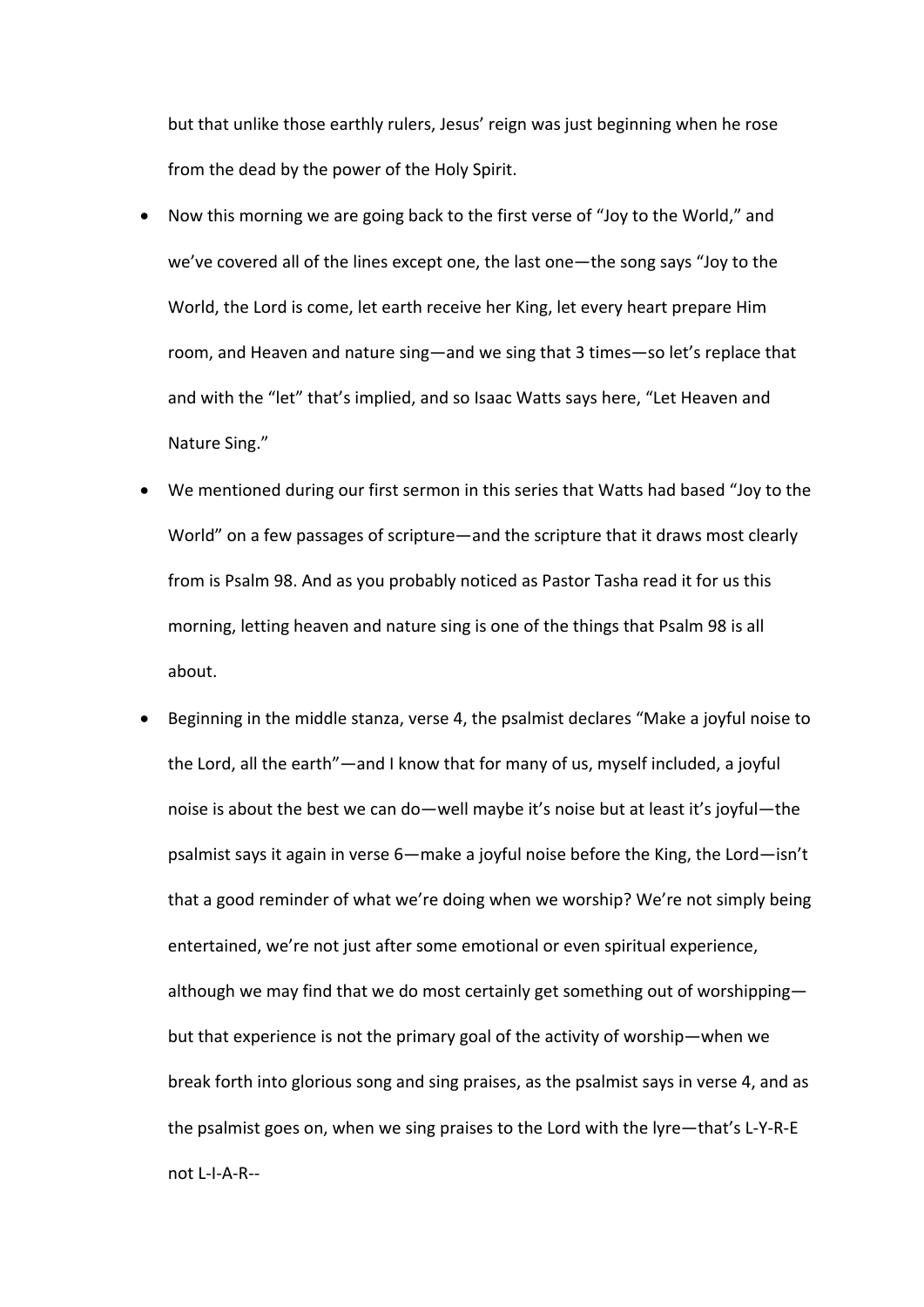• And when we do these things, sing songs and play instruments like the lyre and trumpets or the guitar and the bass and the keyboard and the box drum and the harmonica—the sound of melody and the sound of the horn—all that is not solely for our entertainment or even to inspire us or lift our spirits or move us emotionally in some way—though we may certainly be entertained and moved—we may enjoy our worship immensely and we may very well find it therapeutic and edifying and encouraging—but in the final analysis, that is not the purpose of worship, and worship is not successful or unsuccessful based on whether or not those things happen. And the psalmist makes this point several times here by saying make a joyful noise TO THE LORD, sing praises TO THE LORD, make a joyful noise before the King, the Lord---God is the recipient of our worship, God is the AUDIENCE, not US and it's very easy sometimes to forget that because in most churches there is a worship team or a worship leader or a choir and instrumentalists and then there are people "out there" standing or seated and so you might think, well that's the audience, and up at the front those are the performers and if the audience enjoys the experience and gets something out of it, then it's been successful—but that is NOT the measure of success where worship is concerned—because whether you're seated at the back of the sanctuary or standing at the front with a microphone or playing an instrument—God is the audience, God is the one TO WHOM we sing praises—the one TO WHOM we make a joyful noise—even if "noise" is the best we can do, and I'm certainly thankful to have such talented musicians in our church who do so much more than just make noise, but even if noise is the best we can do, we're not doing it for what we get out of it, even though it can be a blessing to us, but the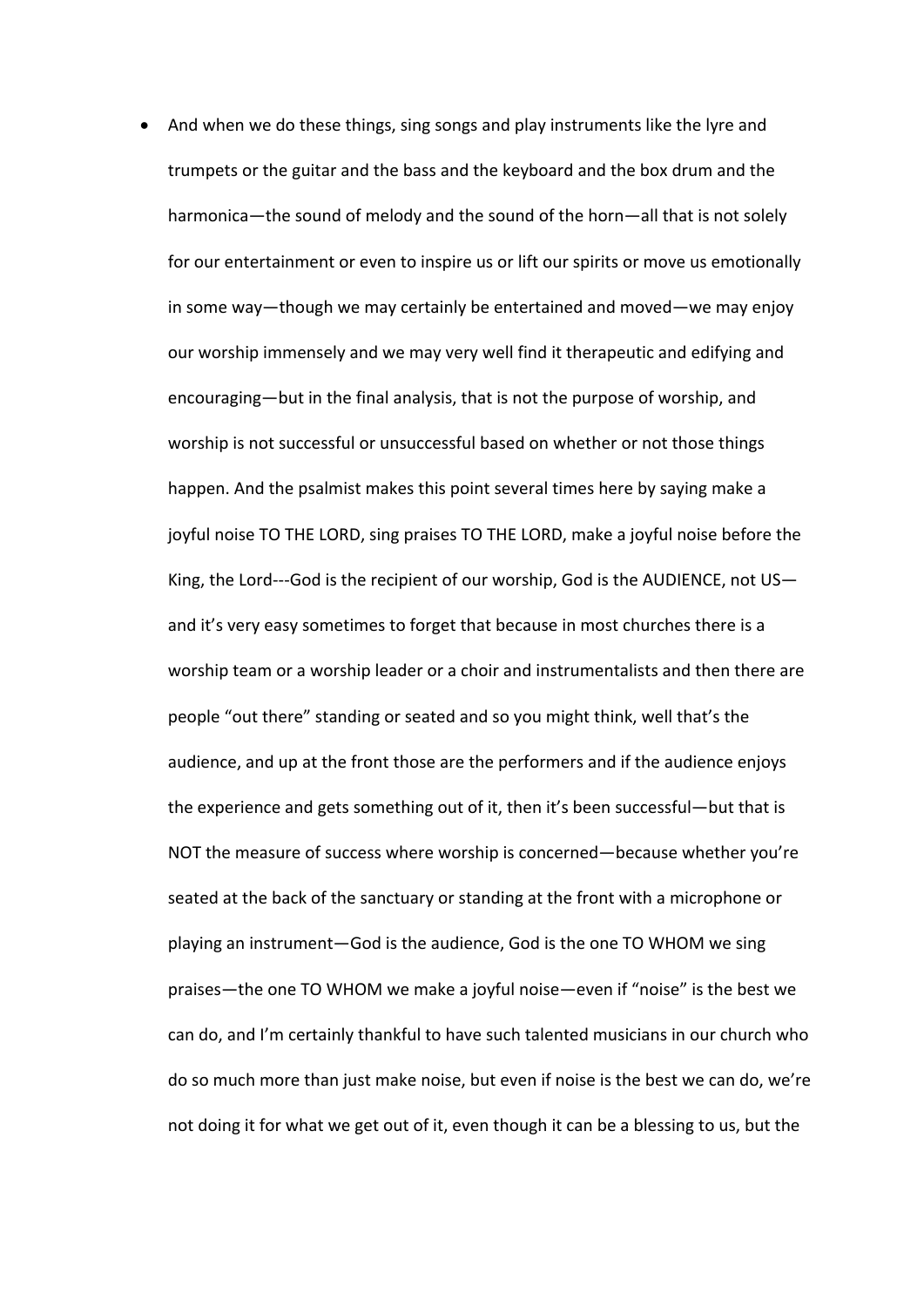recipient of our worship, our audience, is the King, the Lord—He is the one who is worshipped—He is the one who is praised.

- And the psalmist tells us why we ought to make a joyful noise to the Lord there in the first verse of psalm 98—we praise and worship Him because of what he has done—and He has done Marvellous things---His right hand and his holy arm have gained him victory. 2 The Lord has made known his victory; he has revealed his vindication in the sight of the nations. 3 He has remembered his steadfast love and faithfulness to the house of Israel. All the ends of the earth have seen the victory of our God.
- It was God who moved on the surface of the waters and brought forth all of creation—all of heaven and nature in the first place—it was God who brought the children of Israel out of their bondage in Egypt and parted the waters of the Red Sea so they could walk through on dry land, it was God who provided for them in the wilderness and led them to the promised land—he has done marvellous things
- Has God done marvellous things in your life? I know He has in mine—God does marvellous things every day among the people in this church, in this community, in the lives of individuals and in families—and if you can't think of any marvellous things that God's done for you then maybe you ought to ask Him to do some—but don't be surprised if God wants you to be the instrument through which they get done—God may give you the ability to do a marvellous thing because that's how God does marvellous things most of the time--through those who do His will
- Let Heaven and Nature sing praises to the Lord because of the marvellous things He has done—but what God HAS DONE is only half of what the psalmist is talking about here in Psalm 98—he's about to include what God is going to do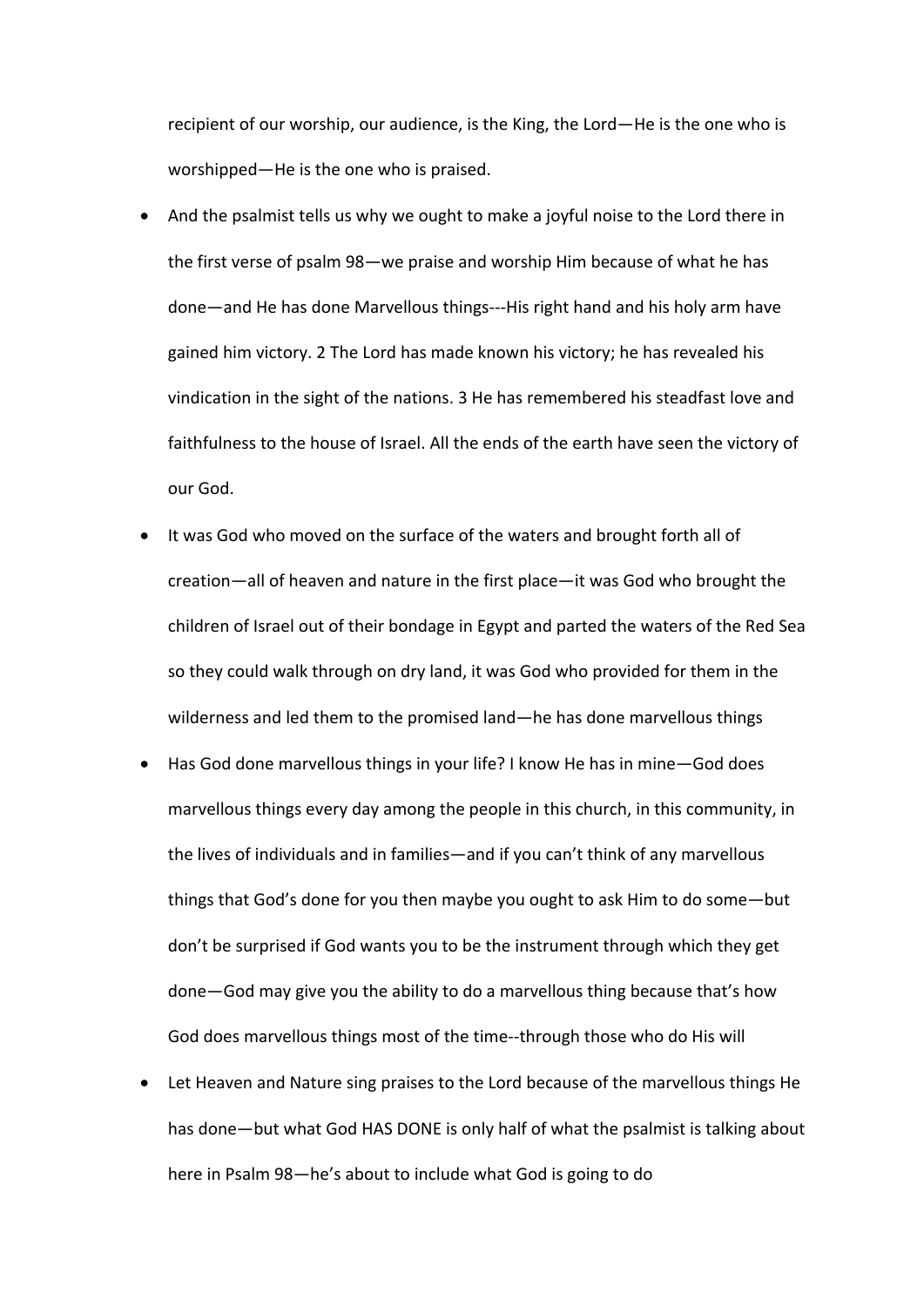- When we move down to the last stanza of the Psalm, the psalmist goes on, and his vision gets bigger—he is no longer addressing only those people who can sing and play instruments in praise—he's about to get geological, to include all of heaven and nature in his vision of worship--
- The psalmist writes: Let the sea roar, and all that fills it; the world and those who live in it. 8 Let the floods clap their hands; let the hills sing together for joy 9 at the presence of the Lord,
- Even the sea and the floodwaters—those forces of chaos—are commanded by the psalmist—like a worship leader he directs all of creation to offering up praise—let heaven and nature sing-- just as the people of God did in the previous stanza—and what is all of creation offering these praises in response to? The psalmist says in verse 9, let all this worship happen "at the presence of the Lord, for He is coming to judge the earth. He will judge the world with righteousness, and the peoples with equity."
- So this is an apocalyptic vision—about judgment day—the Day of the Lord—that time when the Messiah will appear—that time about which John the Baptist is talking when he calls those who came to hear him a "brood of vipers." You'll remember that's in Luke 3, when John talks about the coming wrath and the way that "Even now the axe is lying at the root of the trees; every tree therefore that does not bear good fruit is cut down and thrown into the fire." John says that the Messiah is coming and he's got his winnowing fork in his hand to clear his threshingfloor and to gather the wheat into his granary; but the chaff he will burn with unquenchable fire.'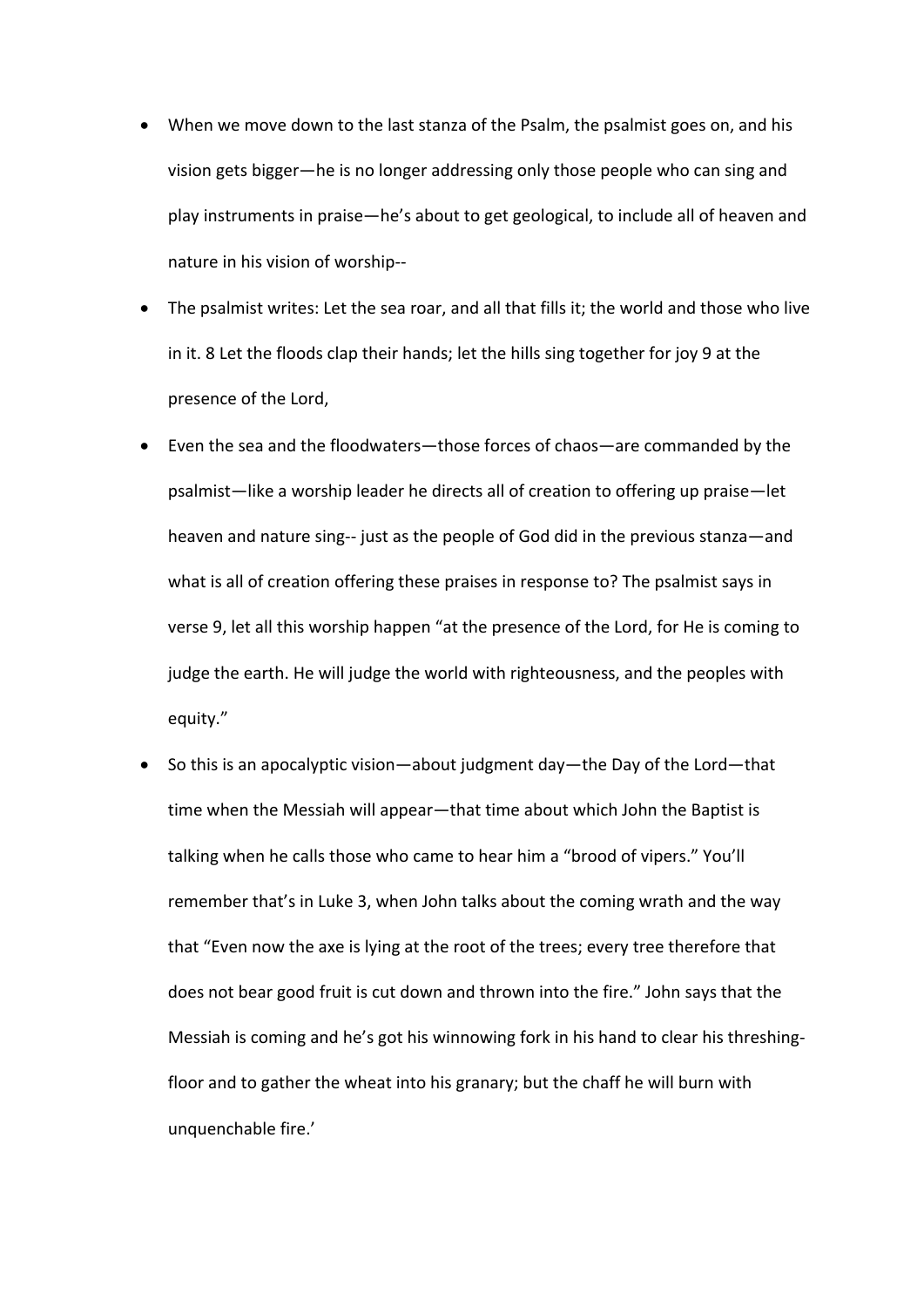- And you might think that all that talk about wrath and judgement would sound like bad news, but Luke tells us that it's good news—and the writer of the Psalms also seems surprisingly upbeat when he describes the judgement that is coming—the Judge who is coming
- And if the arrival of the Messiah were ONLY about judgement, then that would certainly be bad news, but this is good news and I'll tell you why—this is good news because the one who is the JUDGE is also the one who is the REDEEMER, the one who executes justice is also the one who forgives, the one who demands holiness is also the one who SAVES, the one who gives Himself so that the power of sin might be broken, that death might be defeated, that the world might be transformed and harmony restored.
- Harmony is what was present before the Fall, when God created the Heavens and the Earth and called it good—everything worked together as it should, harmoniously—that's what the Old Testament writers understood as "shalom" or peace—that harmony that is present when heaven and earth are in sync, when they work together—but the Fall, when sin came into the world, shattered that harmony, broken the relationships between humans and each other, and humanity and God, and humanity and the rest of creation—and so humanity, and all of creation, are in need of redemption, are in need of transformation, so that harmony might be restored—
- you know harmony is what we call it when more than one parts are singing together—they're not the same, but they harmonize as they sing, they complement each other—and when Jesus arrives, harmony between the Creator and the creation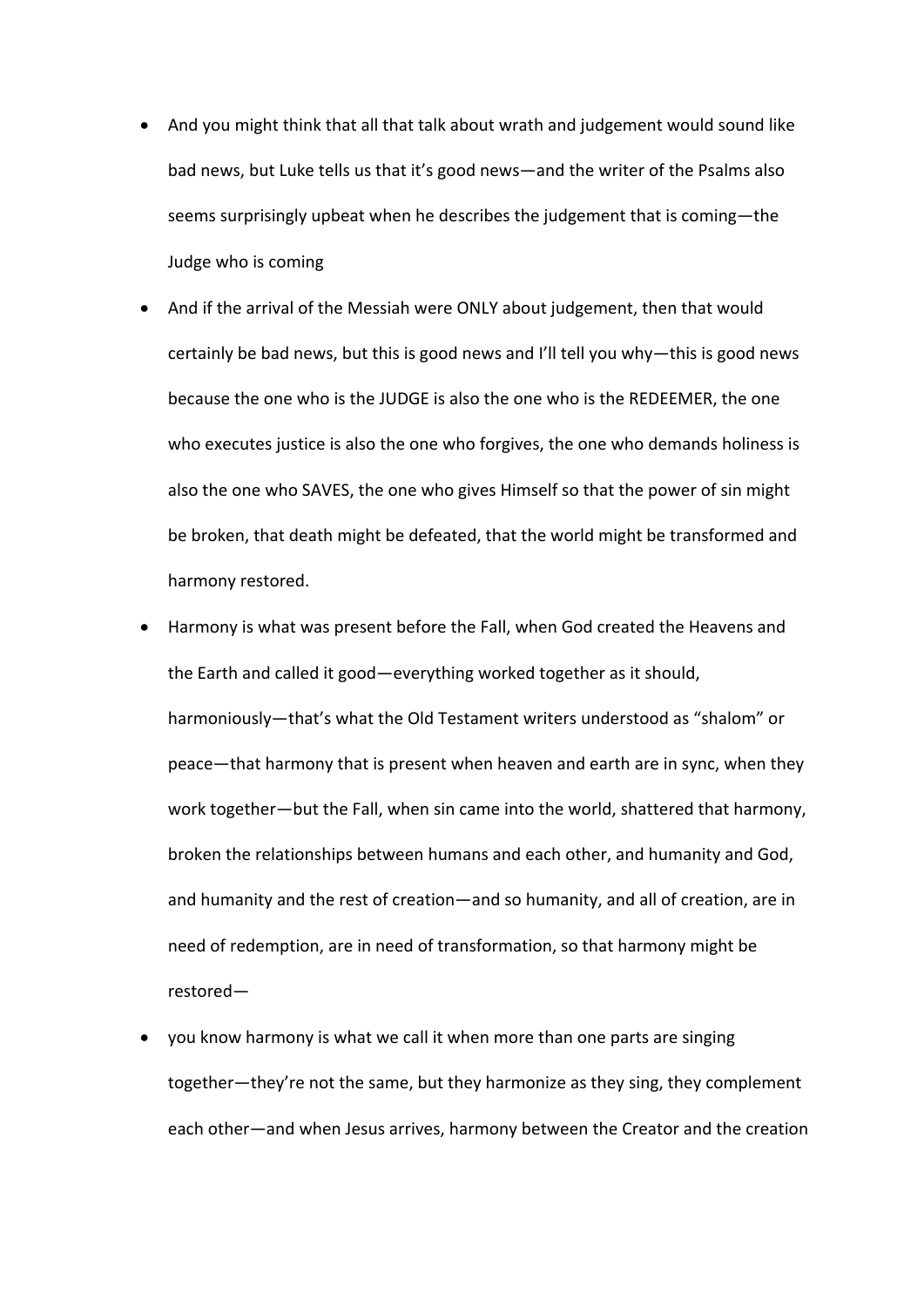is made possible once again--- Jesus' arrival allows us to say "Let heaven and Nature sing" in harmony—"shalom"—

- Now, the Greek equivalent of "shalom" is "eirene" and the Apostle Paul says in Ephesians Chapter 2 that Jesus is our eirene, our peace, our shalom, our harmony- and that he has broken down the dividing wall and proclaimed peace and harmony now Paul is talking about the dividing wall between the Jews and the Gentiles but I want to suggest this morning that there's another dividing wall that Jesus breaks down and that's the wall between heaven and nature—that disharmony that sin and death and the Fall brought into the world—and it's because of Jesus, because of the power of the cross and the resurrection that we can be redeemed, that we can be transformed
- And when Jesus teaches his followers to pray to God the Father "your will be done on earth as it is in Heaven," he is reminding us of the divine creative and transforming power to bring harmony and holiness and life and to defeat sin and death and despair. And not only are we called to pray that prayer, but we can participate in that redemption and transformation—we are called to do just that through repentance we can experience forgiveness and be transformed, and become a brand new creation—through God's transforming power we can see situations changed, we can see relationships restored and lives renewed.
- I want to share something with you because someone needs to hear this today—I want to remind you of something that the devil does—the devil, Satan, the Enemy, is a consistent denier of the transformative power of God—in the world, in your home, in your family, in your heart—the devil will tell you that things are bad and they're never going to get any better, that you're bad and never going to get any better—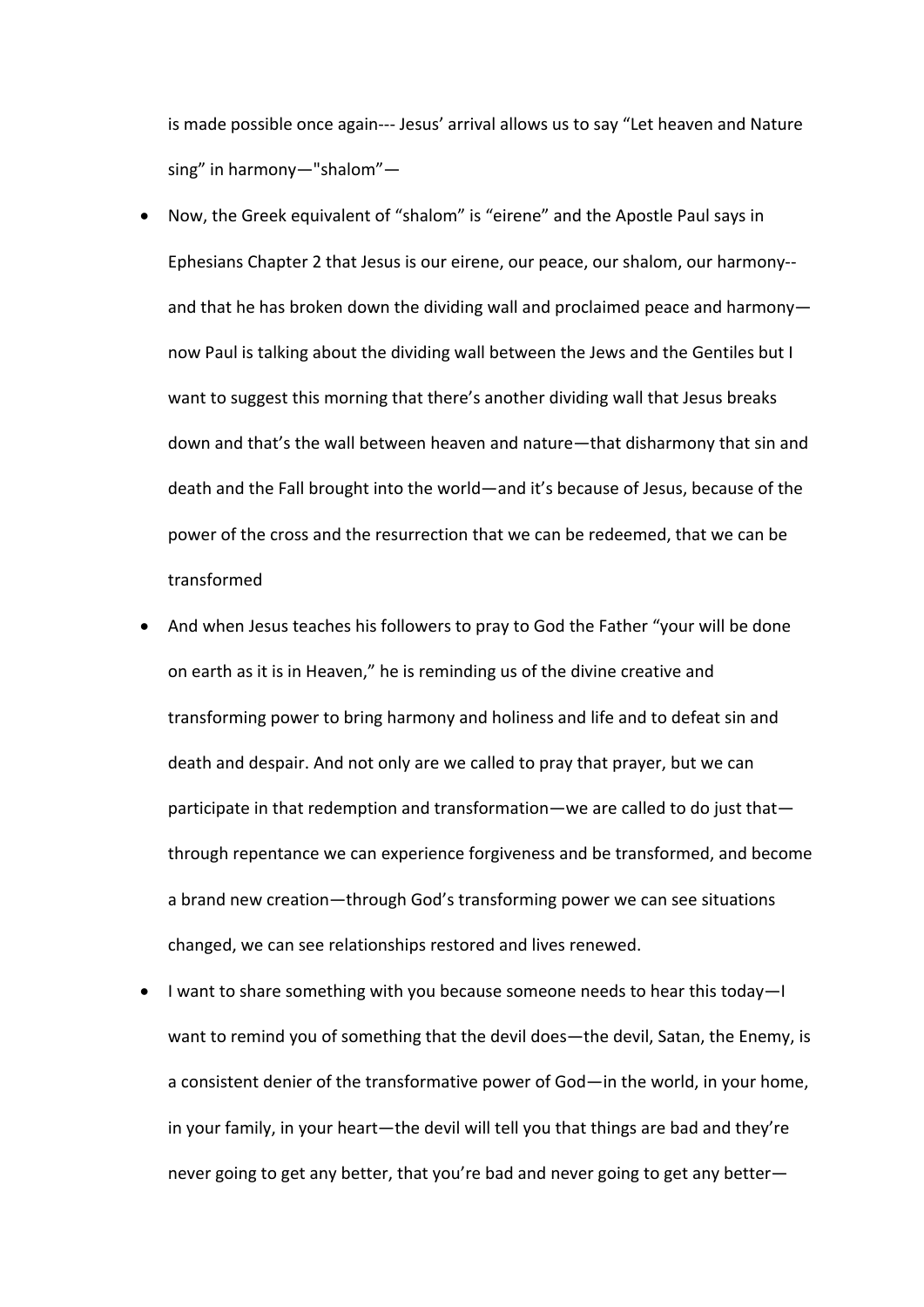the devil will bring up the worst things in your past and remind you of them, and distort them, and lie about them and try to make you and other people feel like you're no different than you ever were, that you could never be forgiven for the things you've done—the devil will make sure that neither you nor anyone else forgets all the terrible things you once did, and how terrible they were, and will burden you with guilt and shame and make you feel worthless—that's what the devil does and anyone who does that is doing the work of the devil—but I want to remind you this morning that when you're forgiven, God forgets—God doesn't see your sin when He looks at you, God sees a new creation, a transformed life, a redeemed situation—and just as God through the Living Word created the cosmos from the chaos in the beginning, He's still redeeming lives and families and communities through the creative and transforming power of His Son—bringing harmony were there was none, doing His will on earth as it is in Heaven. That's the good news of the gospel. Let Heaven and Nature sing.

- The South African Anglican theologian Archbishop Desmond Tutu died this past week at the age of 90. His funeral took place yesterday. He was the Archbishop of Cape Town and of Johannesburg before that—and I've seen a lot of memorials and quotes from him in the news and on social media, and I came across one particularly pertinent quote that I want to leave with you today—it's from his book *God has a Dream: a vision of Hope for our Time*, and the Archbishop writes:
	- $\circ$  "Dear Child of God, I write these words because we all experience sadness, we all come at times to despair, and we all lose hope that the suffering in our lives and in the world will ever end. I want to share with you my faith and my understanding that this suffering can be transformed and redeemed. There is